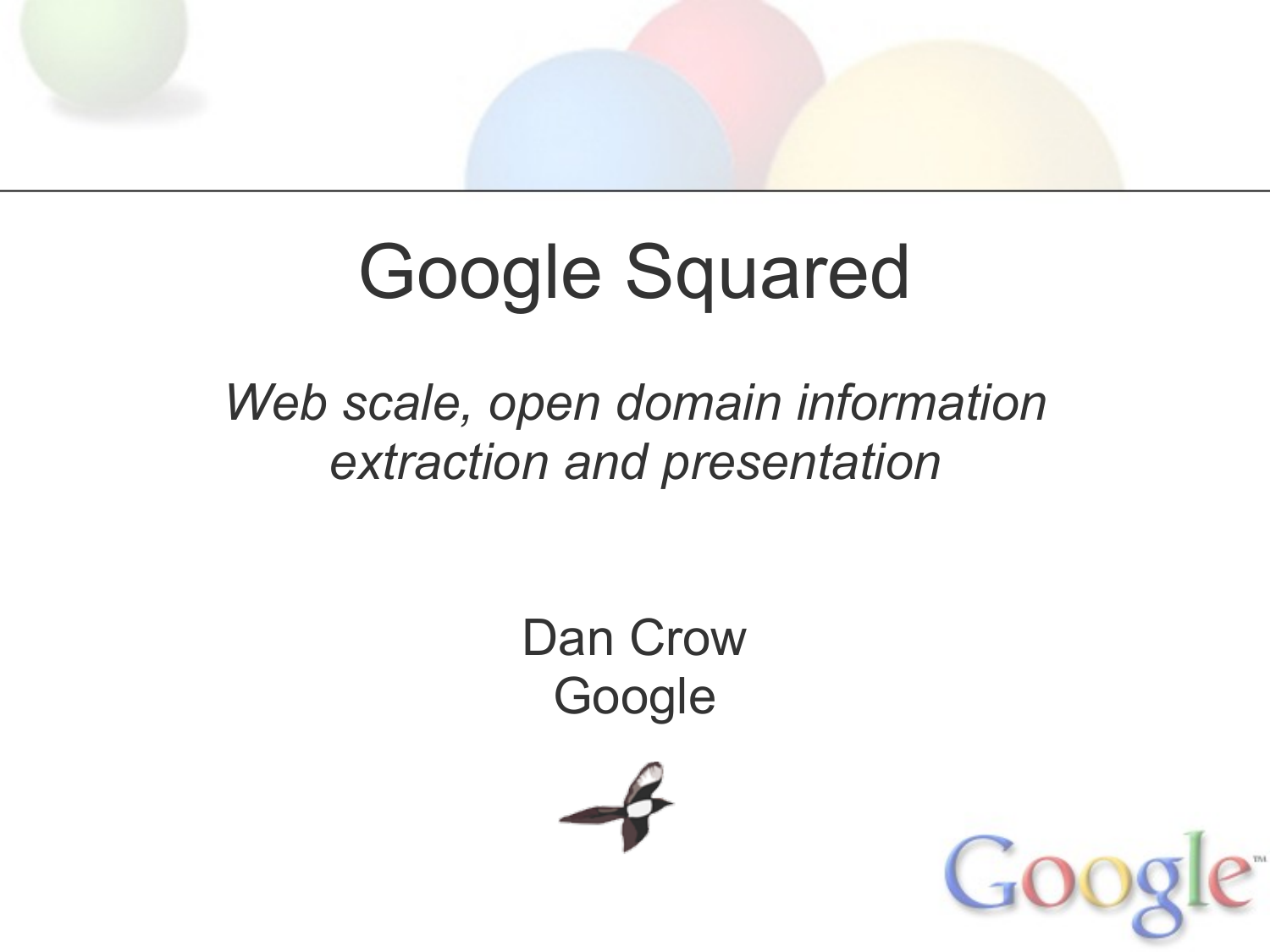# Project aims

- *Web scale*: extract from tens of billions of pages
- *Open domain*: answer questions on any topic
- Automatic extraction, no manual intervention
- Solve real user problems
- Learn from user feedback
- Not limited by traditional search UI
- No technology religion: solve problems using any methodology available

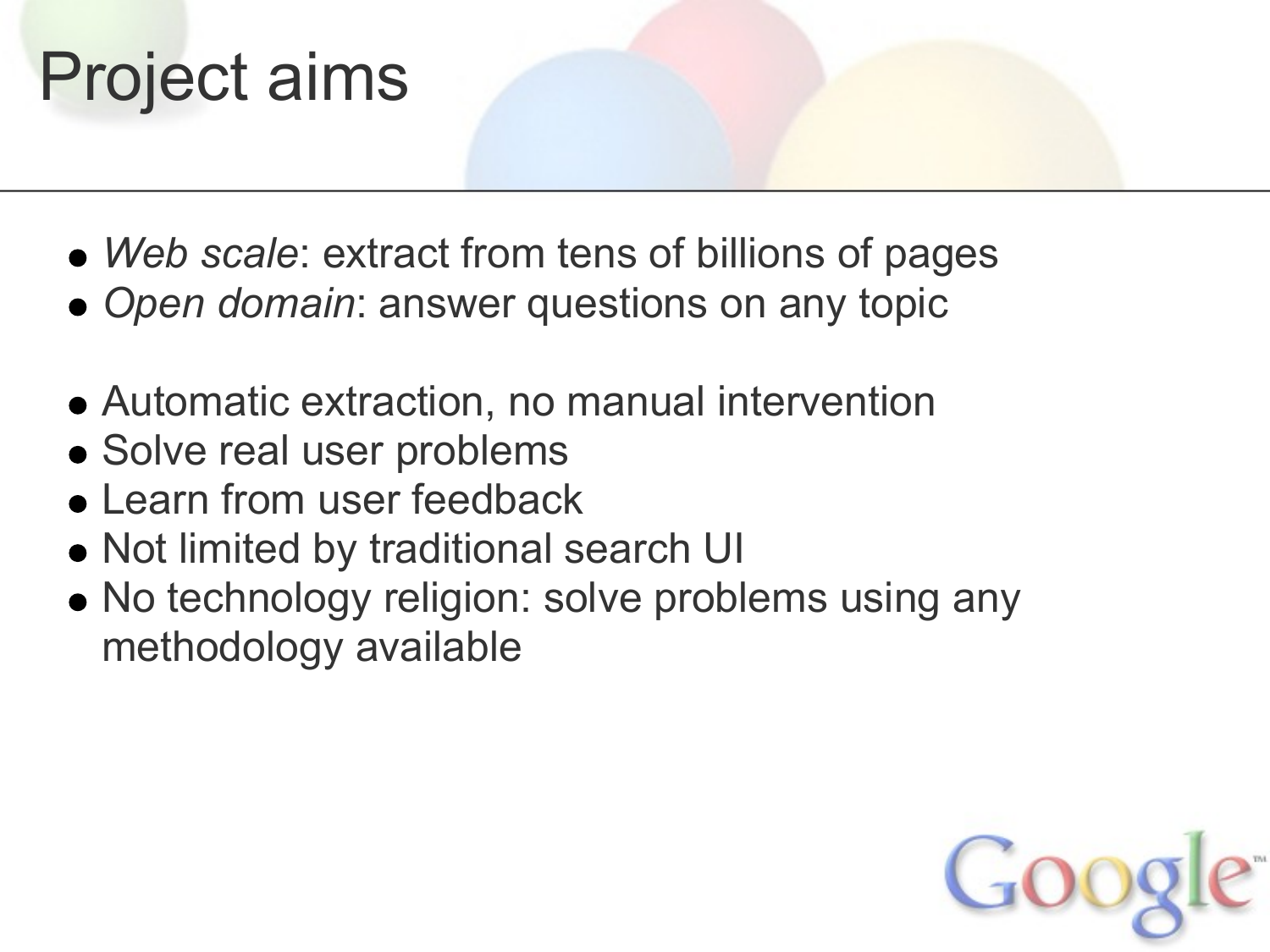# Google Squared

|   | <b>Google</b> squared currencies            |       |                                                                                                                                                                     | Square it | Add to this Square    |                                |                                                                                                |             |               |         |
|---|---------------------------------------------|-------|---------------------------------------------------------------------------------------------------------------------------------------------------------------------|-----------|-----------------------|--------------------------------|------------------------------------------------------------------------------------------------|-------------|---------------|---------|
|   |                                             |       |                                                                                                                                                                     |           |                       |                                | Unsaved                                                                                        | & Share     | Export $\sim$ | Save    |
|   | currencies                                  |       |                                                                                                                                                                     |           |                       |                                |                                                                                                |             |               | 20 item |
|   | <b>Item Name</b><br>$\overline{\mathbf{v}}$ | Image | <b>Description</b>                                                                                                                                                  |           | <b>Symbol</b><br>I▼IX | Central Bank V                 | l v IIX<br><b>Banknotes</b>                                                                    | Add columns |               | Add     |
| × | Euro                                        | 88    | The euro is the second largest reserve<br>currency and the second most traded<br>currency in the world after the U.S. dollar. As<br>of October 2009, with more than |           | EC                    | European Central<br>Bank       | $\epsilon$ 5 · $\epsilon$ 10 · $\epsilon$ 20 · $\epsilon$ 50 ·<br>$€100 \cdot €200 \cdot €500$ |             |               |         |
| × | Japanese yen                                | ¥     | The yen declined during the Japanese asset<br>price bubble and continued to do so  The<br>exchange rate for the <b>Japanese ven</b> is<br>en.wikipedia.org          |           | <b>JPY</b>            | Bank of Japan                  | ¥1000, ¥2000, ¥5000,<br>¥10000                                                                 |             |               |         |
| × | <b>Australian dollar</b>                    |       | American Dollar, Argentine Peso, Australian AUD<br>Dollar, Brazilian Real, British Pound,<br>Bulgarian Lev, Canadian Dollar, Chilean<br>Peso, Chinese Yuan          |           |                       | Reserve Bank of<br>Australia   | \$5, \$10, \$20, \$50,<br>\$100                                                                |             |               |         |
| × | <b>Canadian dollar</b>                      |       | Argentine Peso, Australian Dollar, Bahraini<br>Dinar . Botswana Pula . Brazilian Real.<br>British Pound. Brunei dollar. Bulgarian Lev.<br><b>Canadian Dollar </b>   |           | <b>CAD</b>            | <b>Bank of Canada</b>          | 1 possible value                                                                               |             |               |         |
| × | <b>Swiss franc</b>                          |       | The franc (German: Franken, French and<br>Romansh: franc, Italian: franco; code: CHF)<br>is the currency and legal tender of<br>Switzerland and Liechtenstein;      |           | <b>CHF</b>            | <b>Swiss National Bank</b>     | 10, 20, 50, 100, 200 &<br>1000 francs                                                          |             |               |         |
| × | <b>Malaysian ringgit</b>                    |       | The Malaysian ringgit (plural: ringgit;<br>currency code MYR; formerly the Malaysian<br>dollar) is the currency of Malaysia. It is<br>divided into 100 sen (cents)  |           | <b>RM</b>             | <b>Bank Negara</b><br>Malaysia | RM1, RM5, RM10,<br>RM50, RM100                                                                 |             |               |         |

Google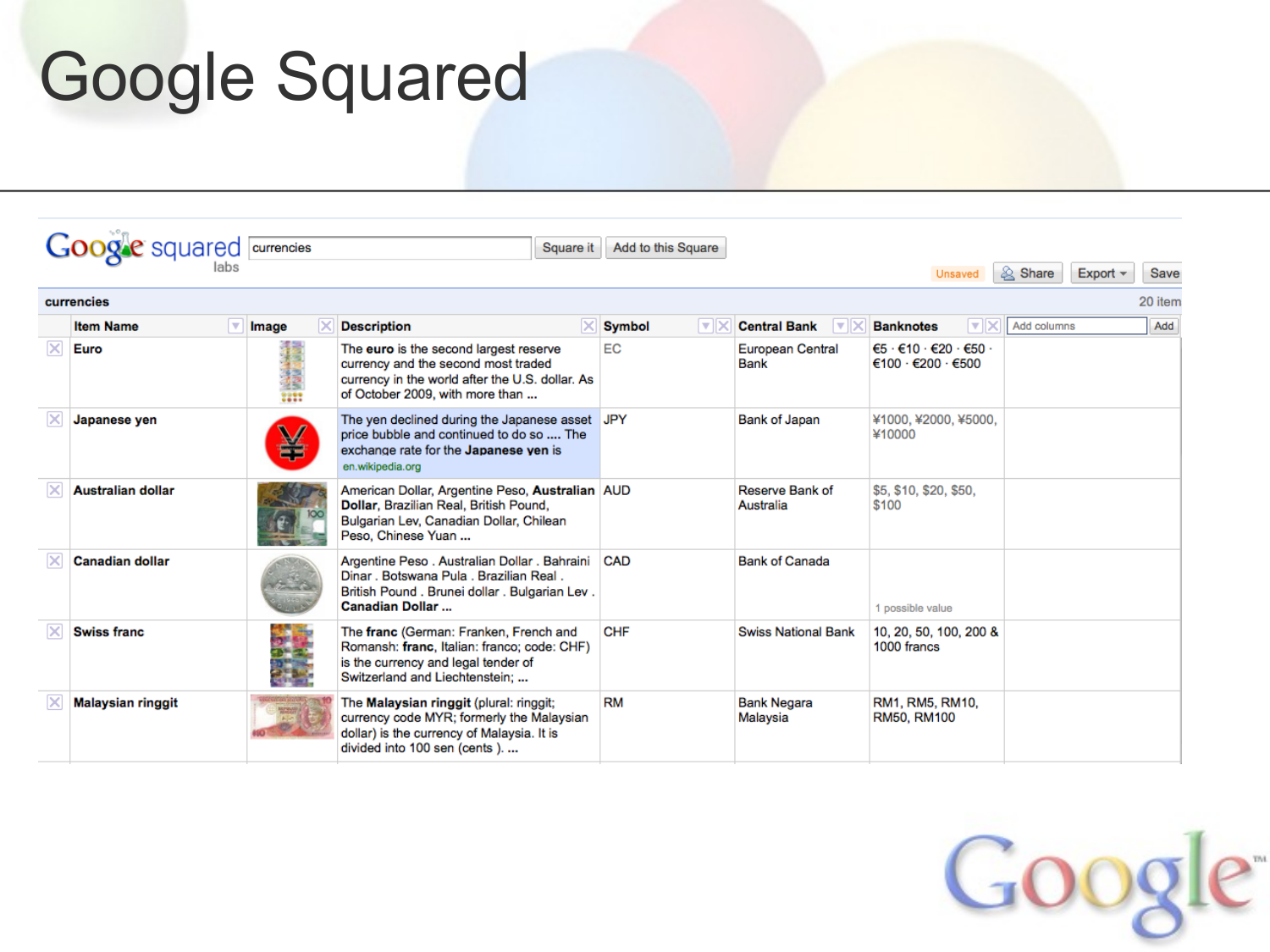# Comparison: an interesting search problem

Many users want to compare items in a topic:

- I'm going on safari in South Africa
- Write a school paper about the US presidents
- Research digital cameras
- Choose a restaurant near the British Museum
- Who were the conspirators in the Gunpowder Plot?
- Compare sedimentary rocks

Need to gather data from many sources and the same data about multiple objects

Tedious, time consuming, but high value

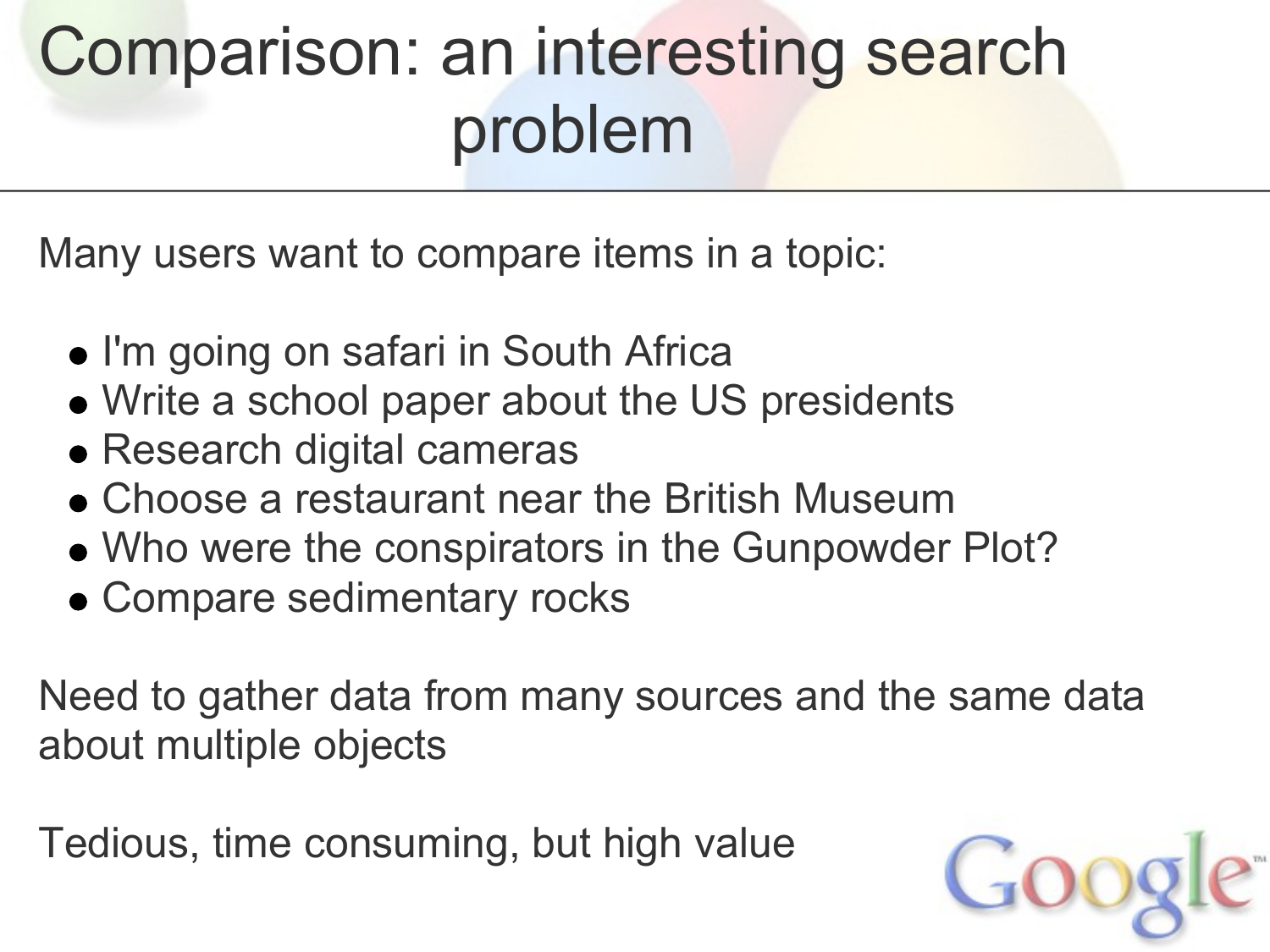## How users compare today

Users in "comparison mode" look for information, not pages

Two main phases:

- **Research** learn about the domain
- **Acquire** find specific answers

People use: spreadsheets, email, post-its, memory to record and organize searches They are frustrated by the inability to find information, by the effort involved, give up before the task is complete

Oh, and, users love tables

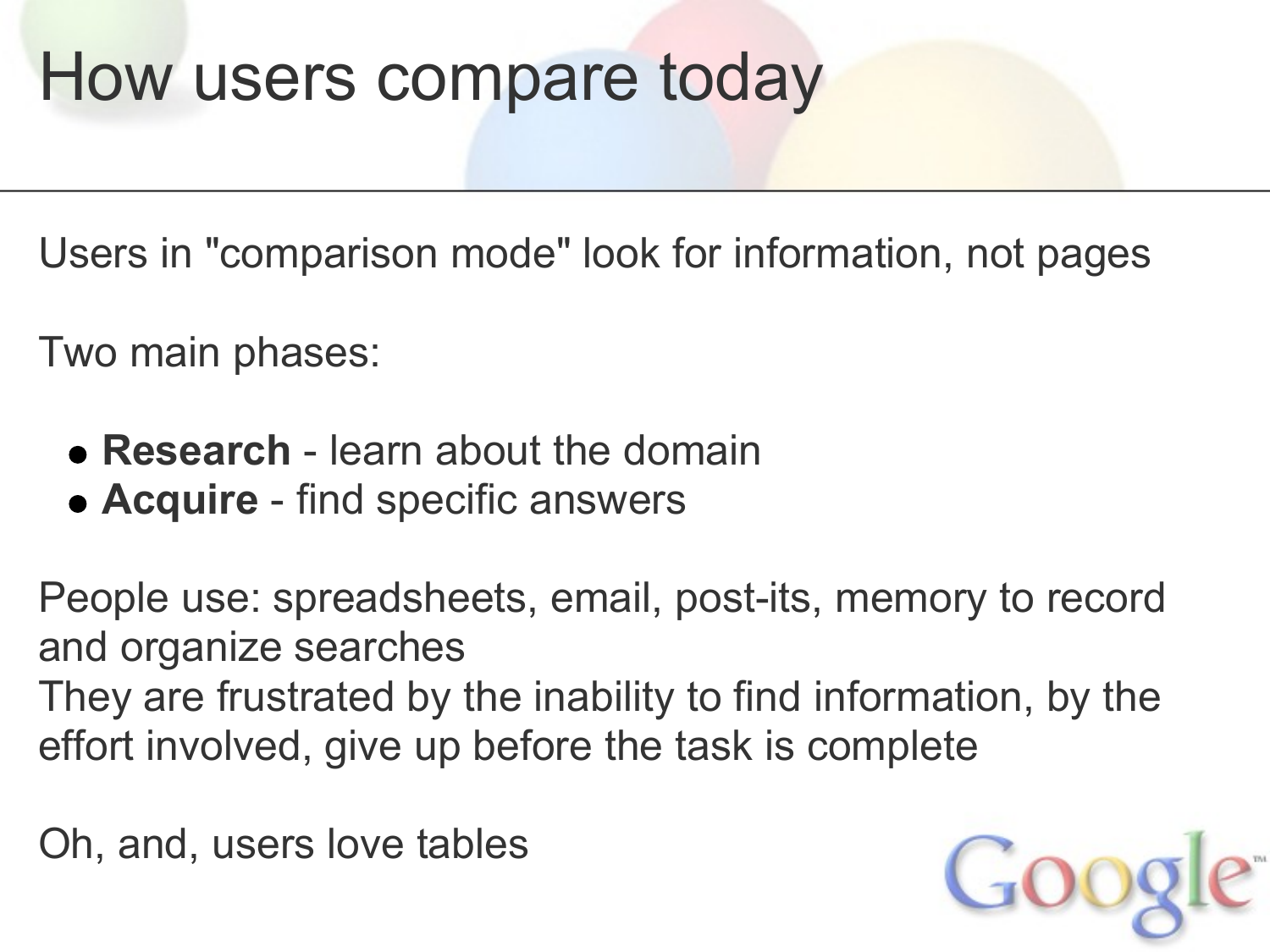#### **Query to list of names:** [us presidents] -> Ford, Nixon



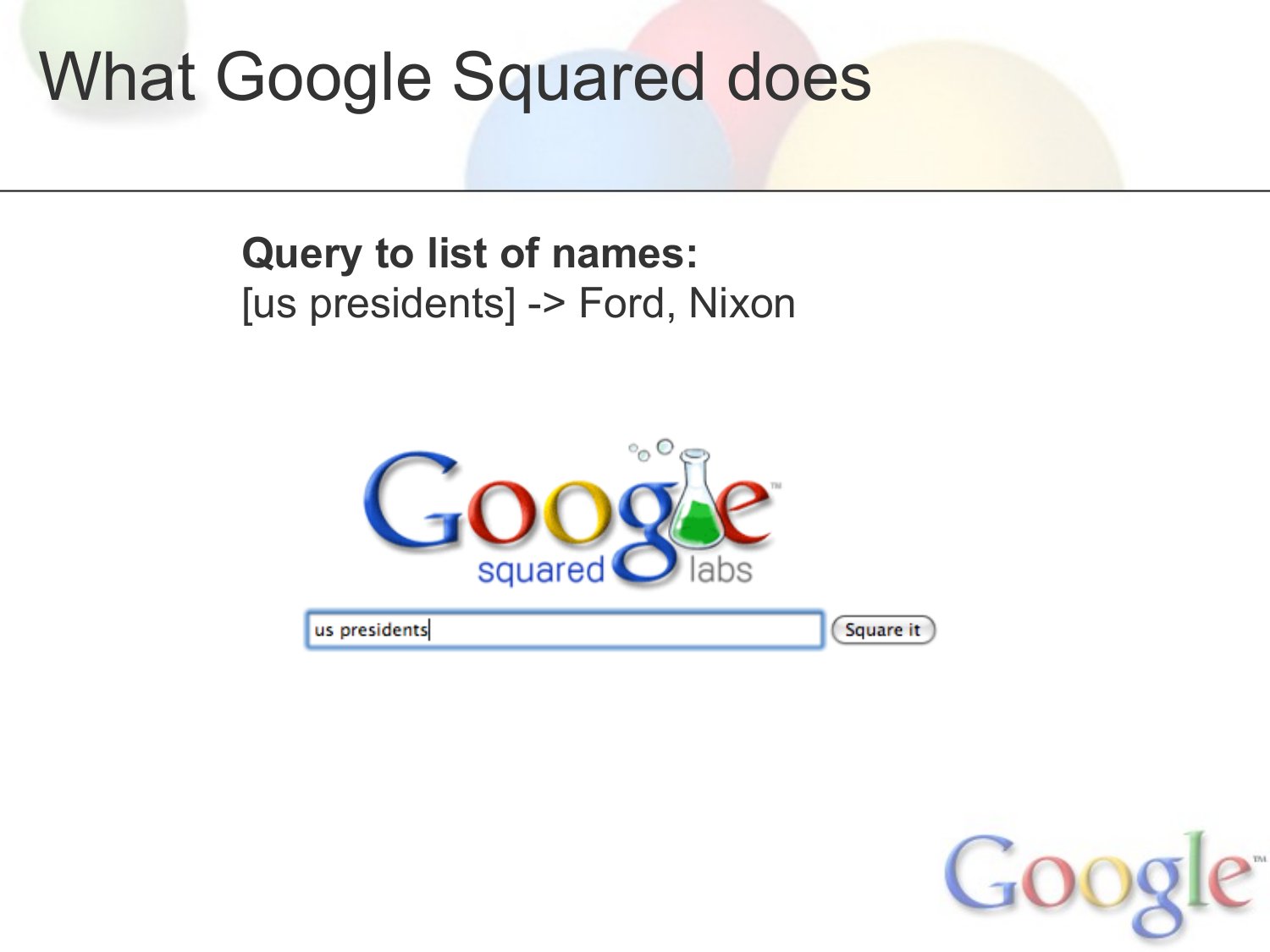**Extend list of names**:

Ford, Nixon -> Obama, Carter, Reagan Ford, Chrysler -> BMW, Honda, Audi

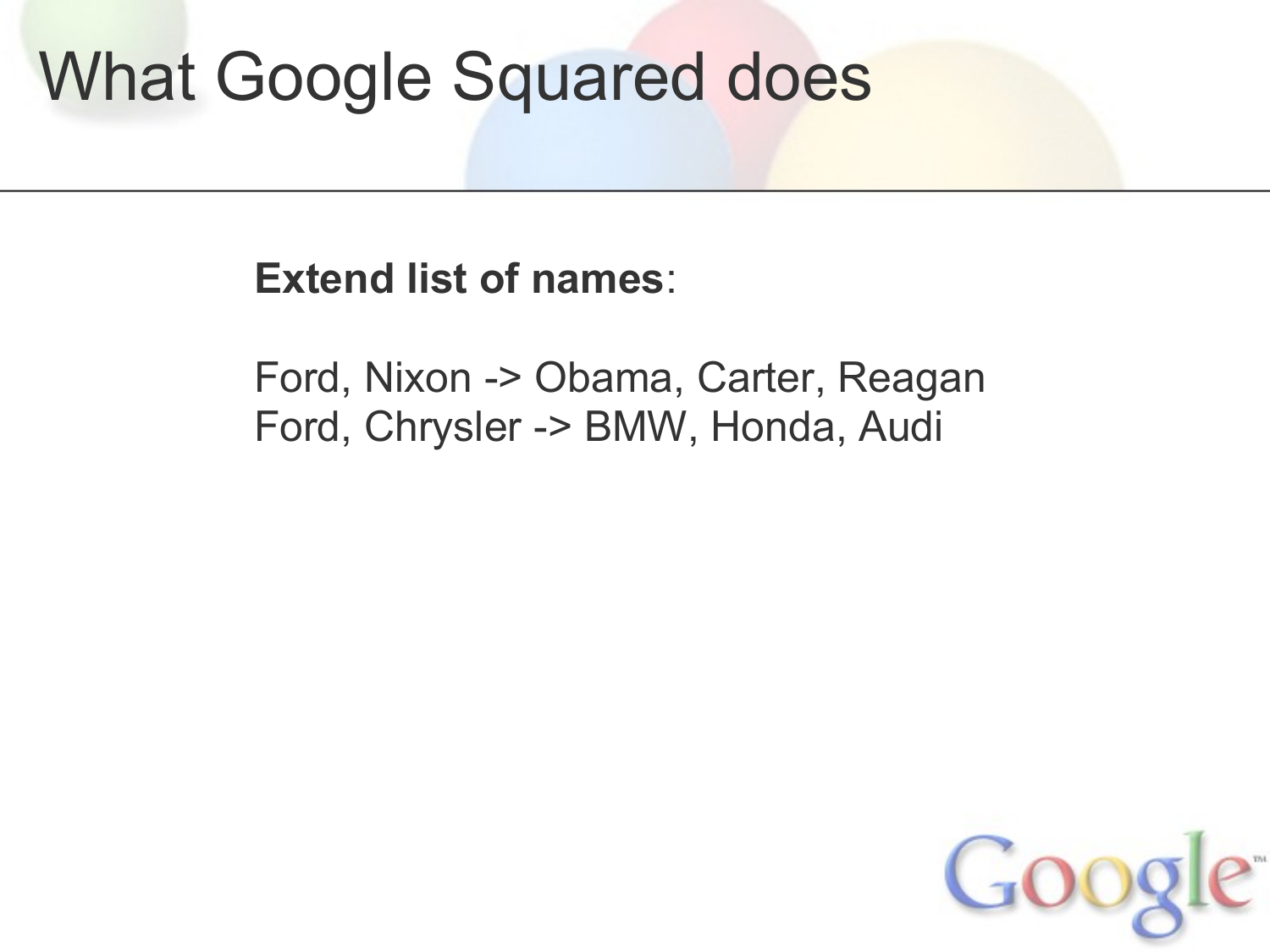**Find attributes**:

Ford, Nixon, Obama, Carter, Reagan:

Date of birth Preceeded by **Party** Vice President Religion

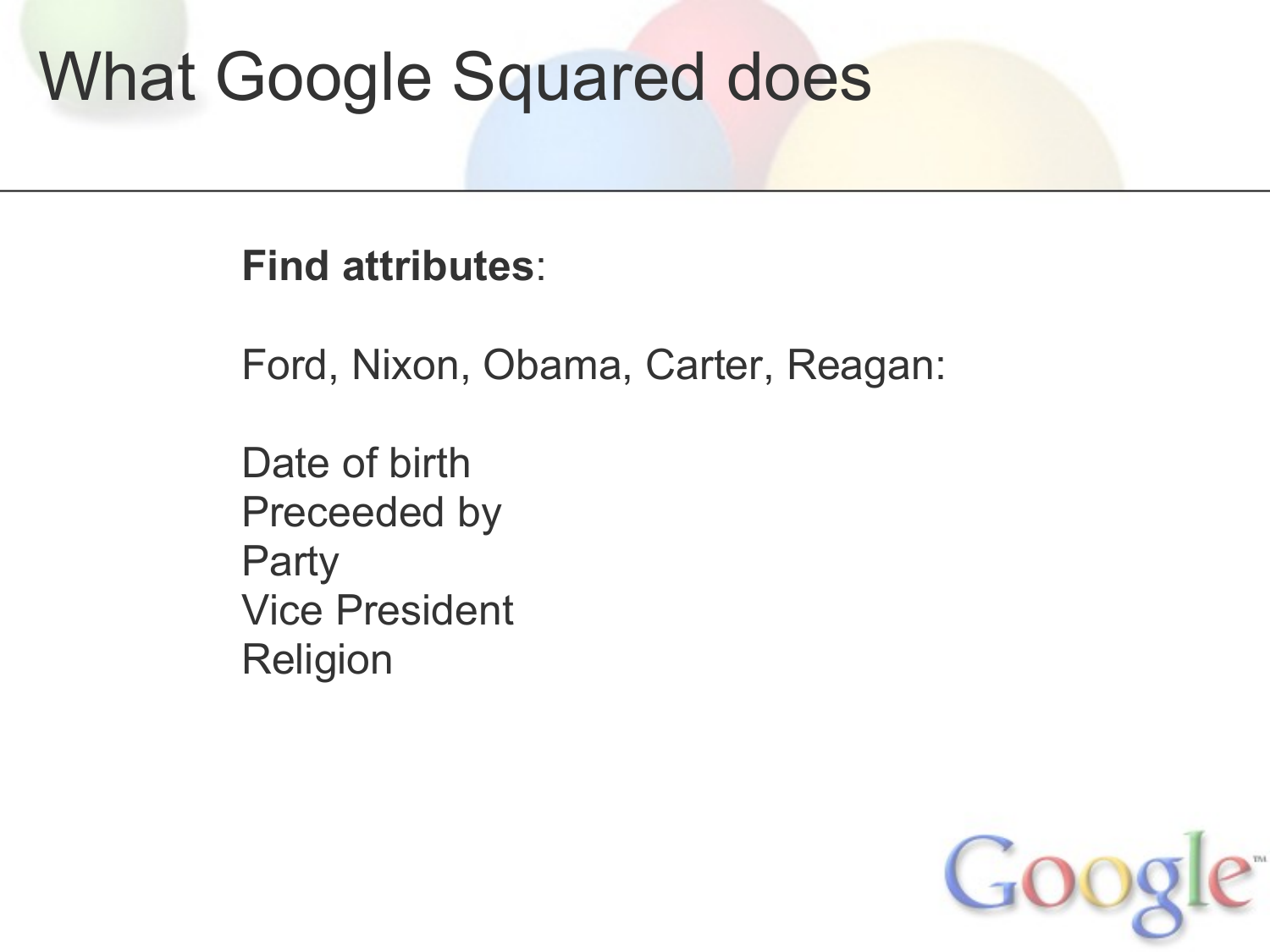### **Find values**:

|              | Date of birth                         | Vice<br>president                   | Party      | <b>Religion</b>                   |
|--------------|---------------------------------------|-------------------------------------|------------|-----------------------------------|
| Ford         | 14 July 1913                          | <b>Nelson</b><br><b>Rockefeller</b> | Republican | Episcopalian                      |
| <b>Nixon</b> | 9 January 1913 Gerald Ford Republican |                                     |            | <b>Quaker</b>                     |
| Obama        | 4 August 1961                         | Joe Biden                           | Democrat   | <b>United Church</b><br>of Christ |
| Carter       | 1 October 1924   Walter               | Mondale                             | Democrat   | <b>Baptist</b>                    |

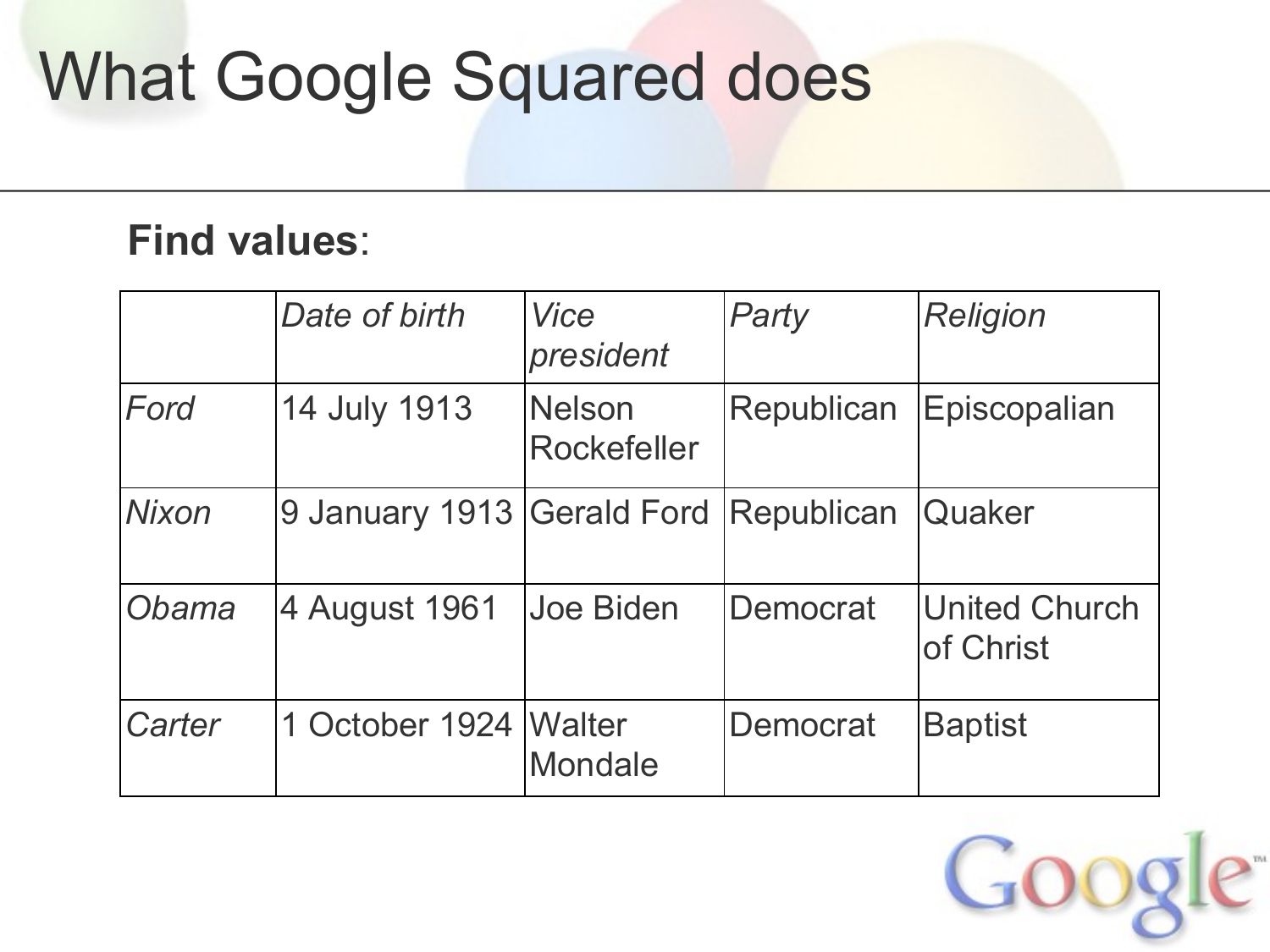# How it works: query analysis

Is the query about an item or a category? [Obama] **Or** [US Presidents]?

Is this a product or a local query? [mp3 players] or [cambridge restaurants]

If not, its a web search query:

active baseball players named in the mitchell report

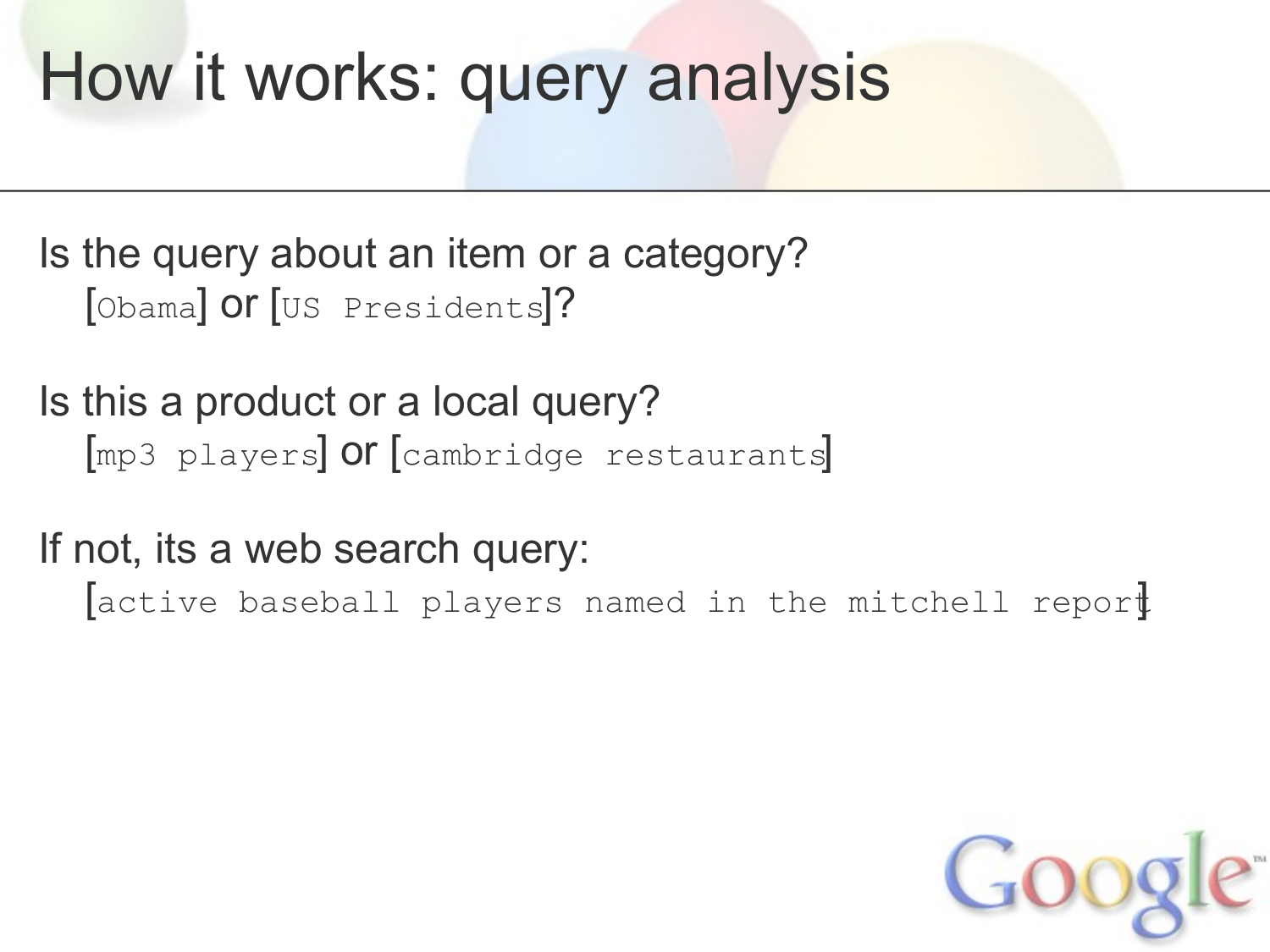# Extraction: Query to list of names

### **Offline**:

- Find web pages that contain lists and tables
- Look for likely entity names
- Look for likely subject names (headers, page titles)
- Aggregate over the entire web
- Find synonyms and alternatives

### **Query time**:

- Run searches, e.g. [List of <query>], Wikipedia category pages
- Find extracted lists from search results

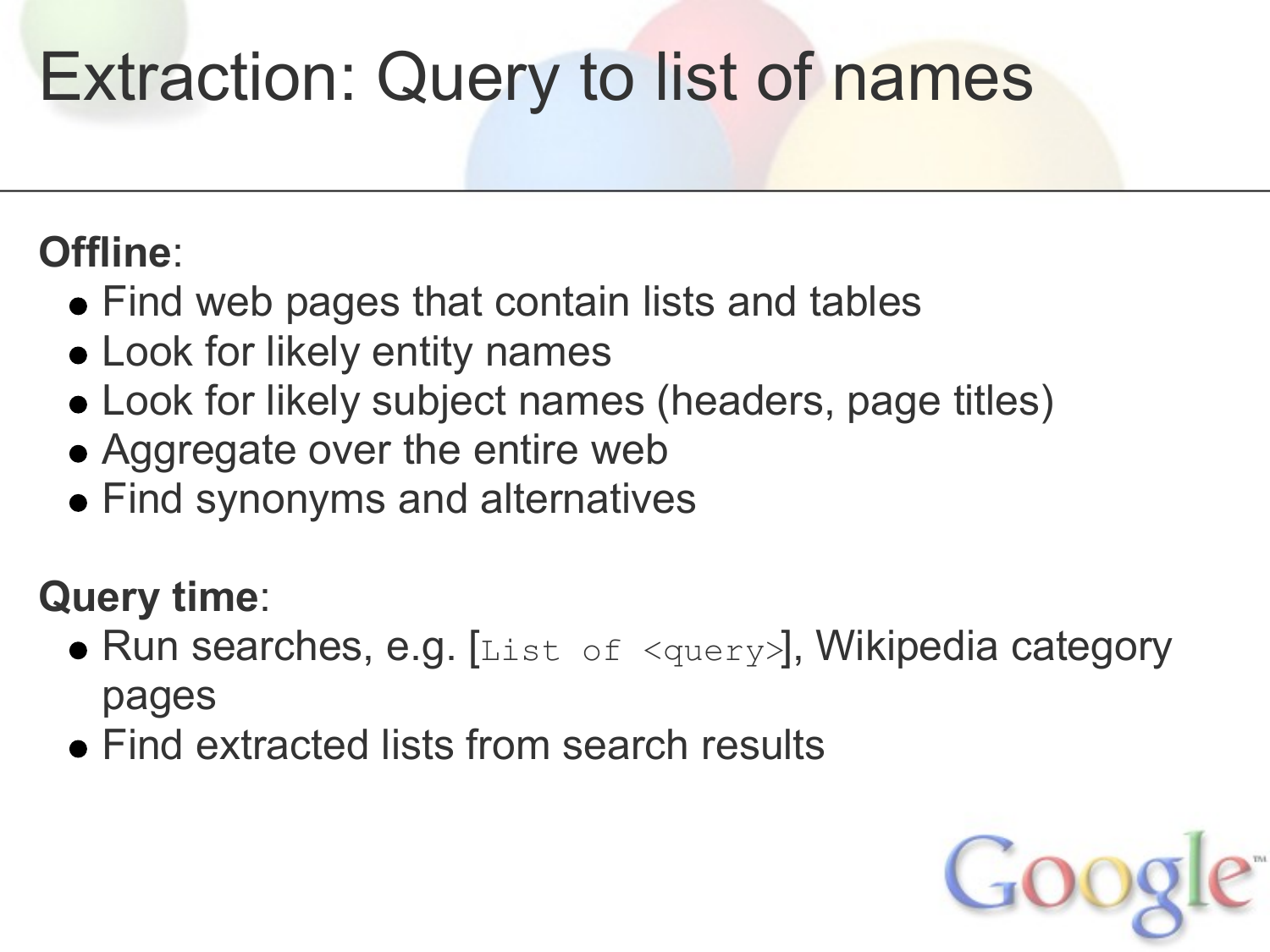# Extraction: find attributes

### **Offline table extractor**:

- Ignore layout tables
- Extract row and column headers
- Aggregate tables

Hundreds of millions of tables extracted

### **Query time**:

- Search for tables containing list of items
- Look for attribute candidates in headers
- Large scale synonym data to find canonical attribute:

born, birthdate, birth date,

birthday, date of birth -> date of birth

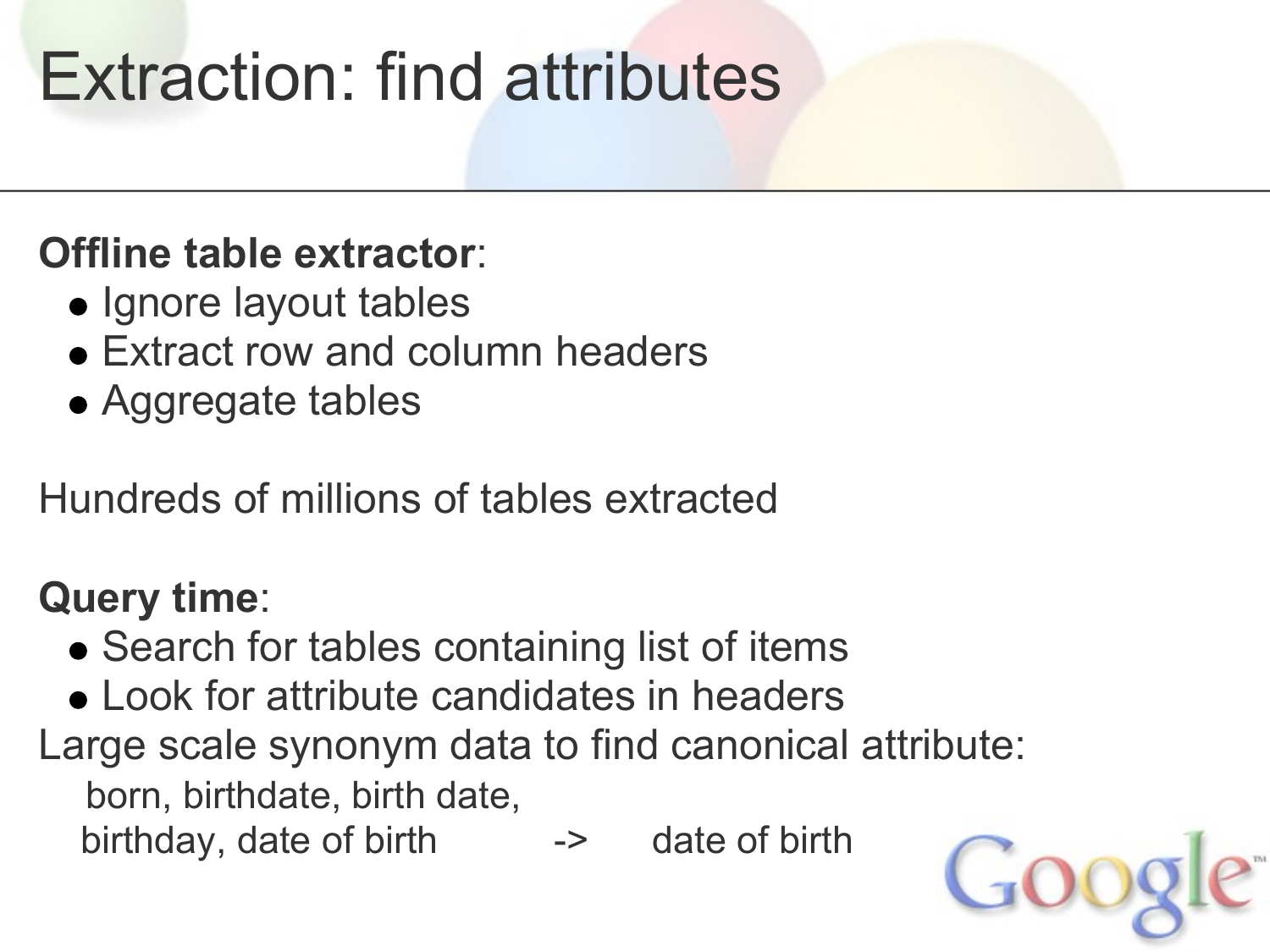# Extraction: find values

### **Offline**:

- Table extractors
- NLP extractors (verb and possessive fact extraction)
- Type-specific extractors (dimensions, price, date, location...)
- Page structure analysis
- **Score extractors using Rifle classifier**

**Web scale**: tens of billions of extracted facts

### **Query time**:

- **Run:** [context, item, attribute]
- Search snippets to find similar values

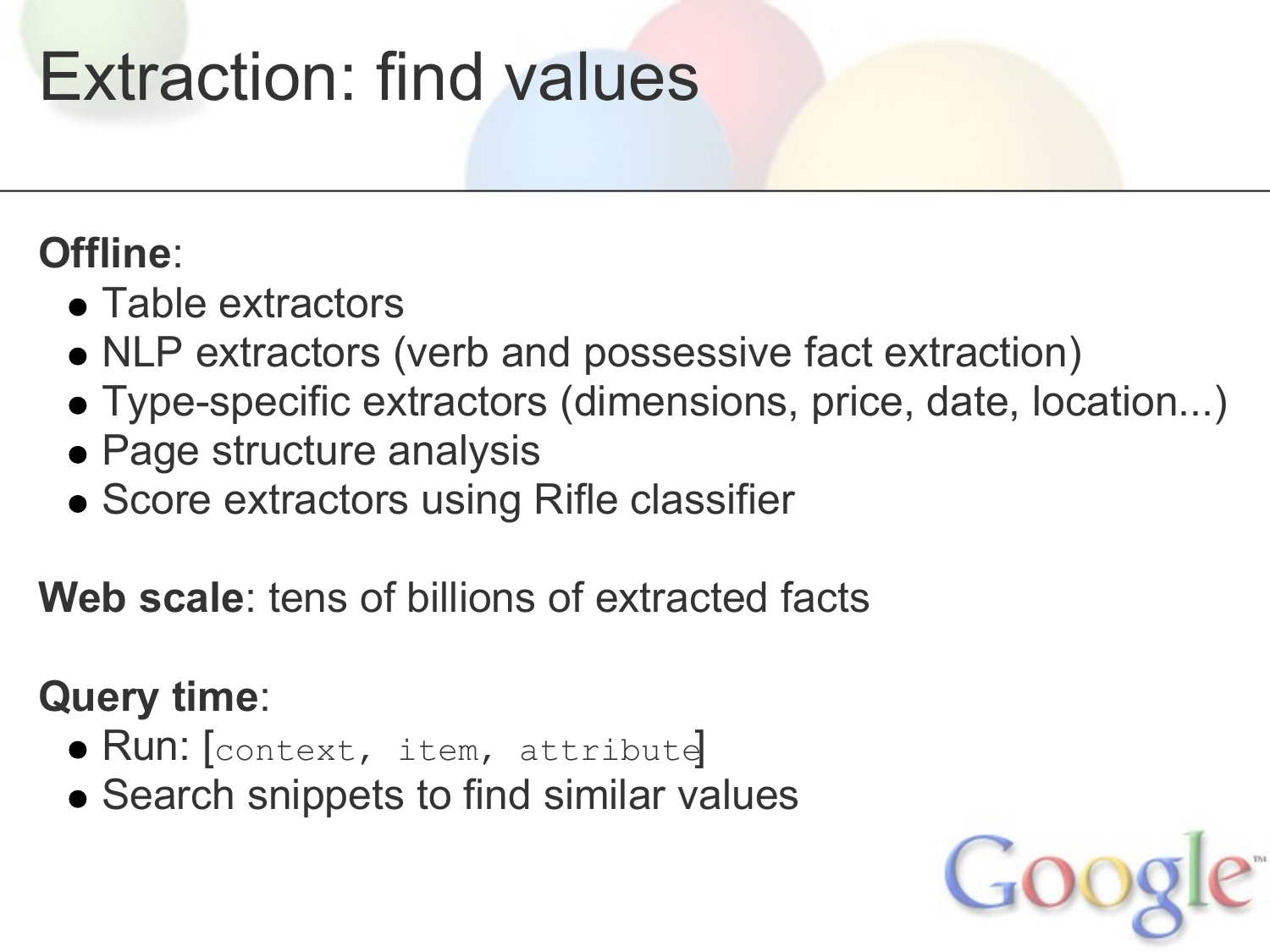## Learn from user feedback

#### Look for consistent value corrections, increase confidence

| <b>Item Name</b>         | Image | <b>Description</b>                                                                                                                                                    |                                                                                                                                   | <b>Preceded By</b><br>l▼liX                                                                                                 | <b>Vice President</b> |  |  |
|--------------------------|-------|-----------------------------------------------------------------------------------------------------------------------------------------------------------------------|-----------------------------------------------------------------------------------------------------------------------------------|-----------------------------------------------------------------------------------------------------------------------------|-----------------------|--|--|
| <b>Gerald Ford</b>       |       | Gerald Rudolph Ford, Jr. (born Leslie Lynch<br>King, Jr.; July 14, 1913 - December 26,<br>2006) was the 38th President of the United<br>States, serving from 1974 to  |                                                                                                                                   | Spiro Agnew                                                                                                                 | Nelson Rockefelle     |  |  |
| <b>James Monroe</b>      |       | On New Year's Day, 1825, at the last of h<br>annual White House receptions, Presider<br>James Monroe made a pleasing impres:<br>upon a Virginia lady who shook        | $\odot$                                                                                                                           | <b>Spiro Agnew</b><br><b>Preceded by for Gerald Ford</b><br>simple.wikipedia.org - all 3 sources »<br>Other possible values | bkir                  |  |  |
| John Tyler               |       | Dubbed "His Accidency" by his detractor<br>John Tyler was the first Vice President to<br>elevated to the office of President by the<br>death of his predecessor.      | <b>Richard Nixon</b> Low confidence<br>$\bigcirc$<br><b>Preceded by for Gerald Ford</b><br>simple.wikipedia.org - all 2 sources » |                                                                                                                             |                       |  |  |
| <b>Dwight Eisenhower</b> |       | <b>Dwight David "Ike" Eisenhower</b><br>(pronounced /'aizenhauer/ EYE-zen-how<br>October 14, 1890 - March 28, 1969) was<br>five-star general in the United States Arm |                                                                                                                                   | Richard M. Nixon Low confidence<br><b>Preceded by for Gerald Ford</b><br>en.wikipedia.org<br>Search for more values »       |                       |  |  |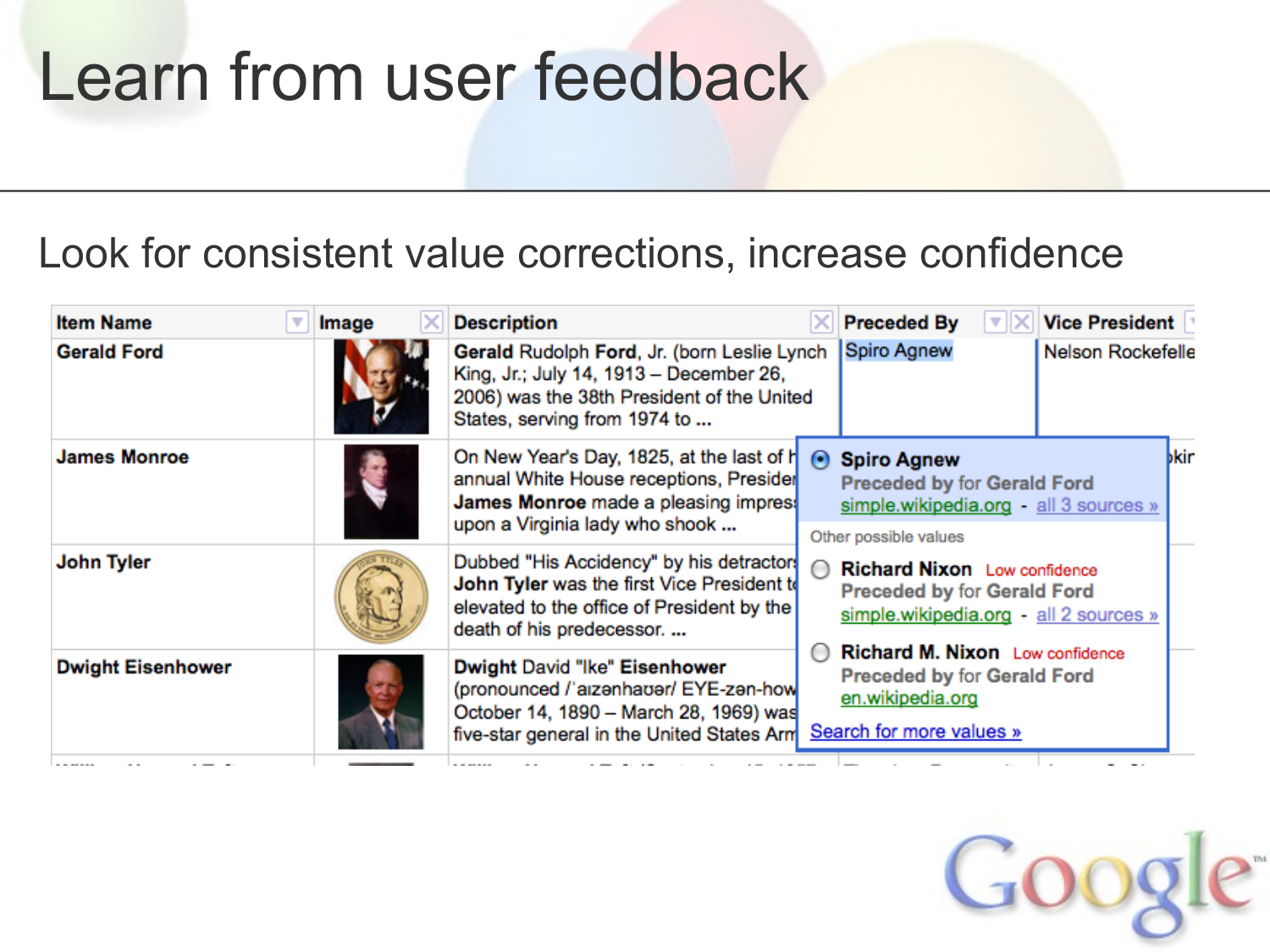## Enhancing search results

Bias the result snippet to show and highlight facts, where we have high confidence:

How tall is the Eiffel tower? - Yahoo! Answers

*From*: According to The Oxford Dictionary of Phrase and Fable: "Eiffel Tower a wrought-iron structure erected in Paris for the World Exhibition of 1889, designed and built ... answers.yahoo.com/question/index?qid... - Cached - Similar -  $\circledcirc$  |  $\circledcirc$  |  $\times$ 

*To*:

**How tall is the Eiffel tower**? - Yahoo! Answers How tall is the Eiffel tower? ... Including the 24 m  $(79 \text{ ft})$  antenna, the structure is 324 m (1063 ft) high. 2 years ago. 14% 1 Vote ... answers.yahoo.com/question/index?qid... - Cached - Similar -  $\circledR$  \\

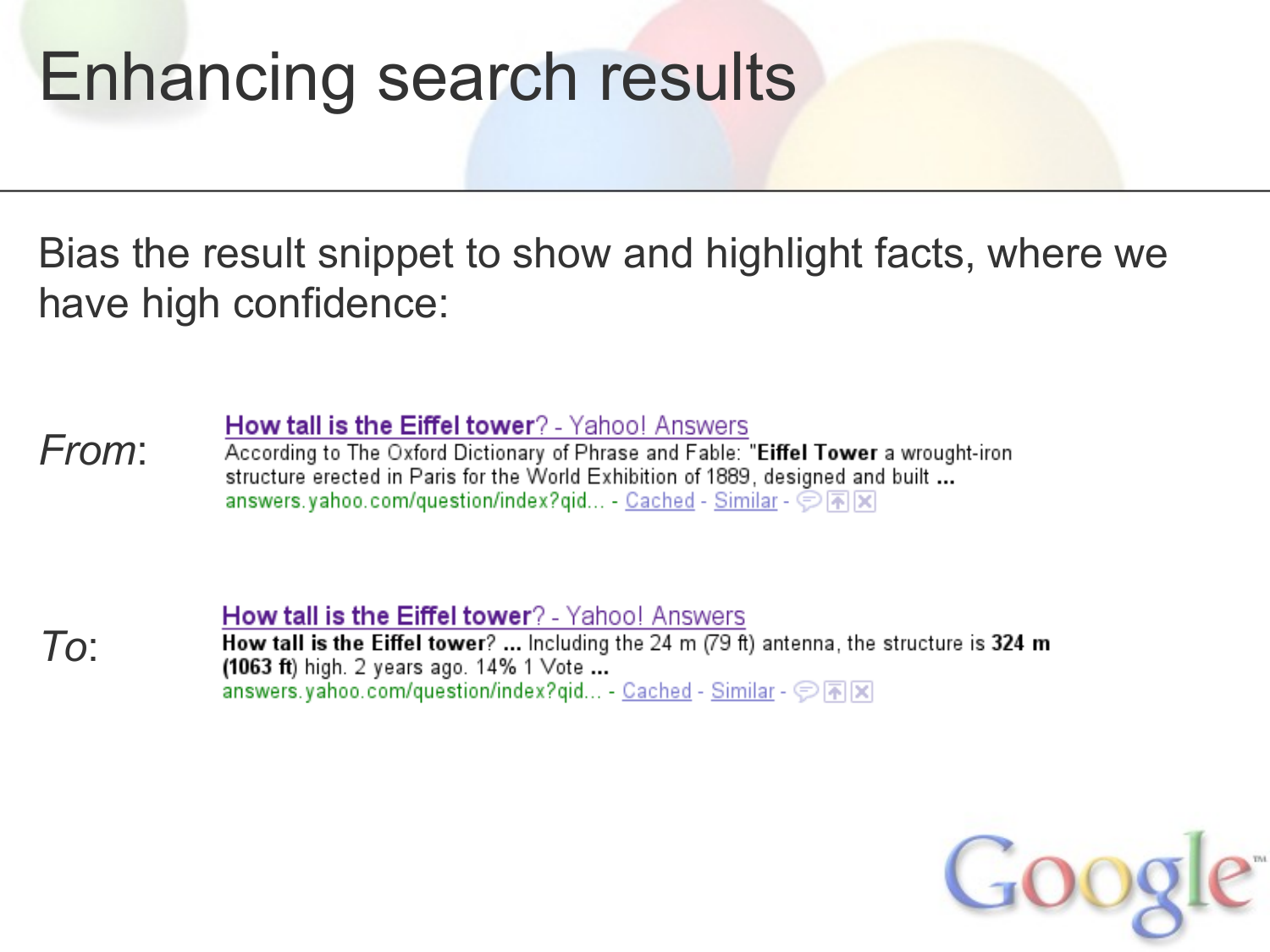

Continually evaluate precision and recall of individual components and overall system across sets of thousands of hand-evaluated questions

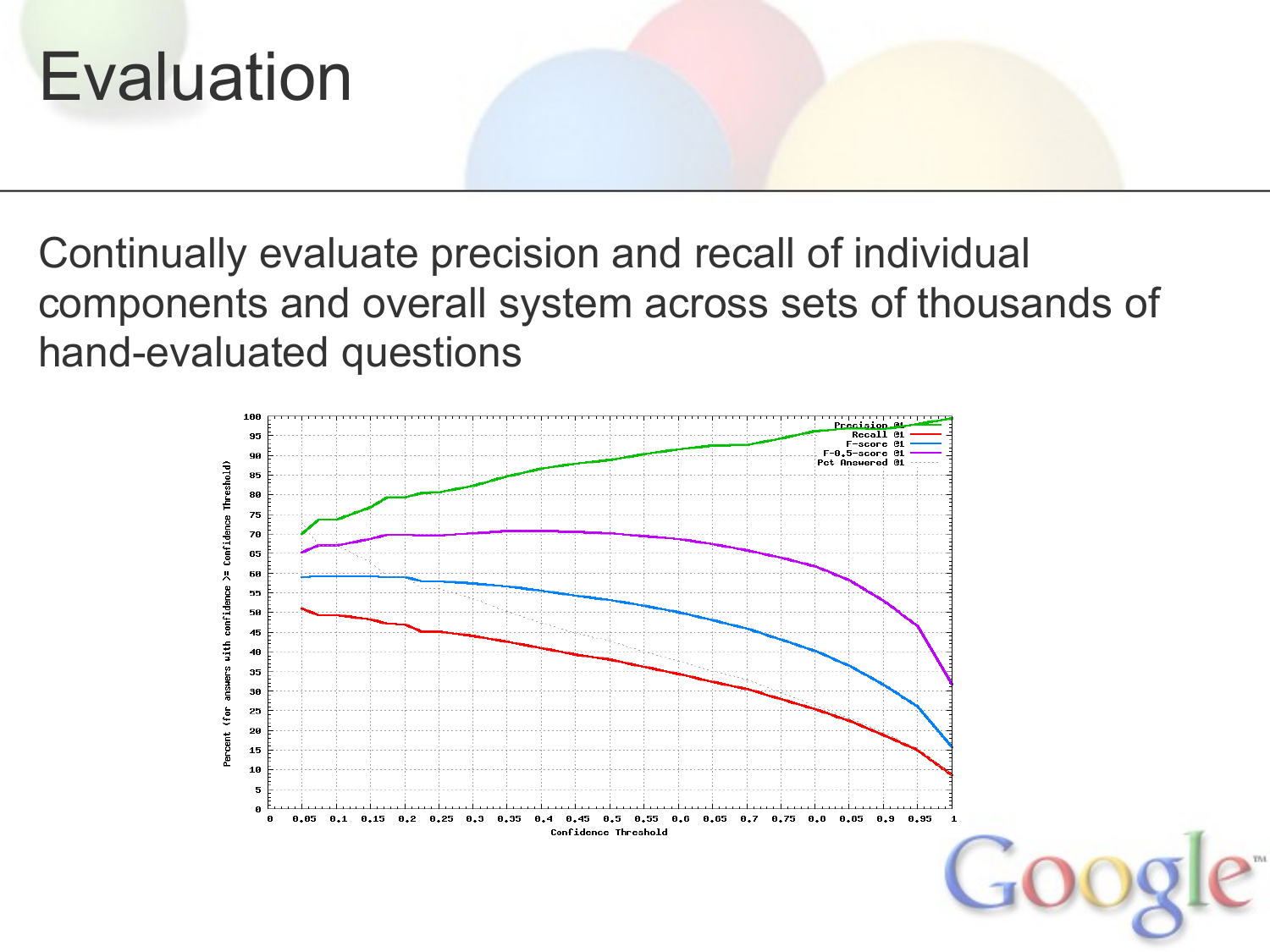# Improving quality

Significant quality improvement:

- Search for more items and attributes than required
- Find values for all items and attributes then prune
- Remove items/attributes that are:
	- **Wrong** radically different value types
	- **Duplicates** likely synonyms
	- **Not useful** no values available

Improves precision and recall around 20%

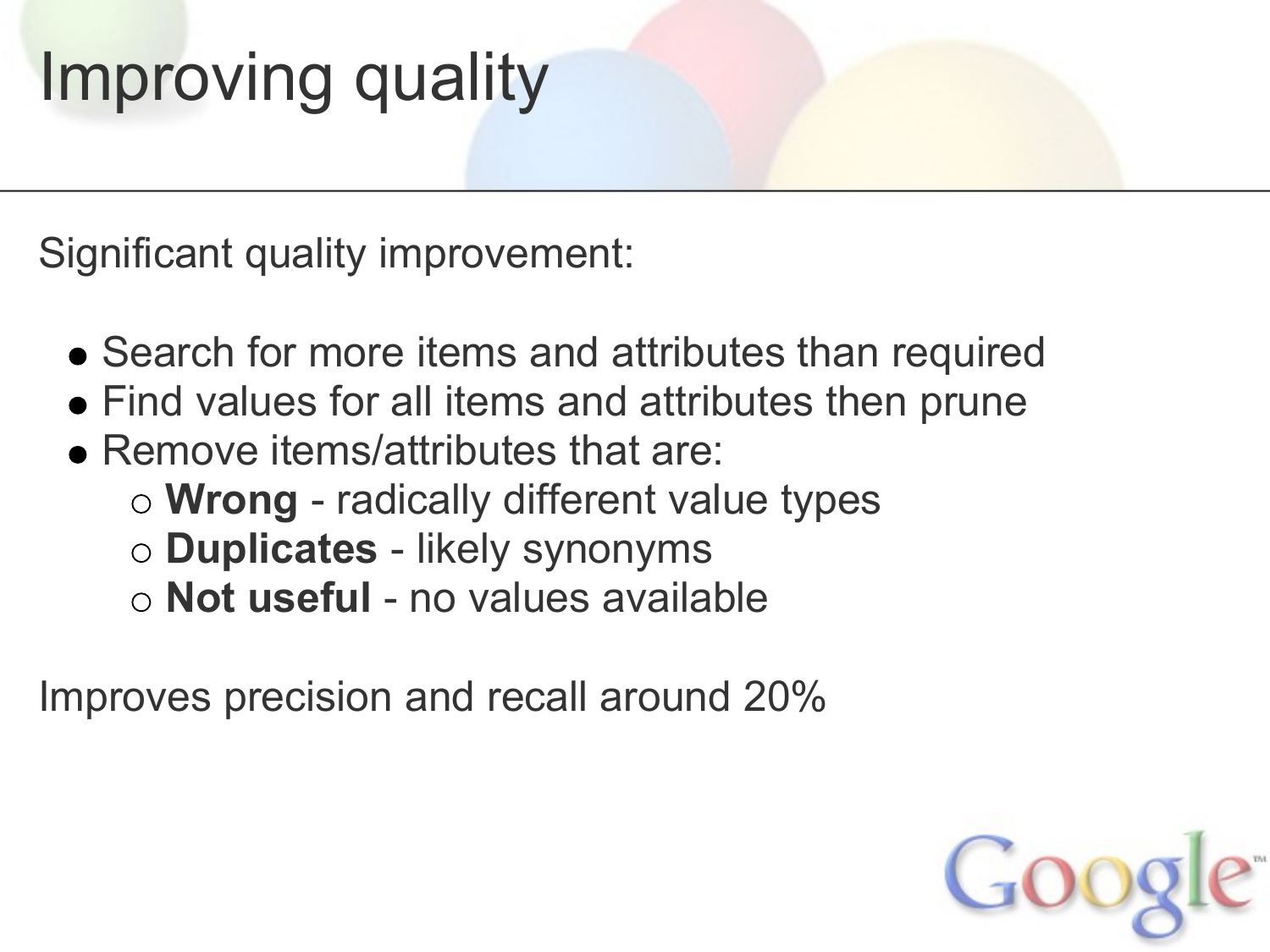# What we've learned: part I

### • Precision is key:

 $\circ$  Precision from 50%->60%; user satisfaction 50%-> 60%

### Recall also critical:

- anesthetic solubility, titanium rings, design software, novels of kurt vonnegut, artificial tears, boutiques in san antonio texas, swiss cantons, japanese instruments, green rating systems...
- Deep semantics are hard to extract in the general case We don't support computation across values No-one seems to mind
- Small blacklists can greatly improve quality (uncyclopedia)
- Combine large-scale offline and query-time extraction o Search engine ranking is very effective